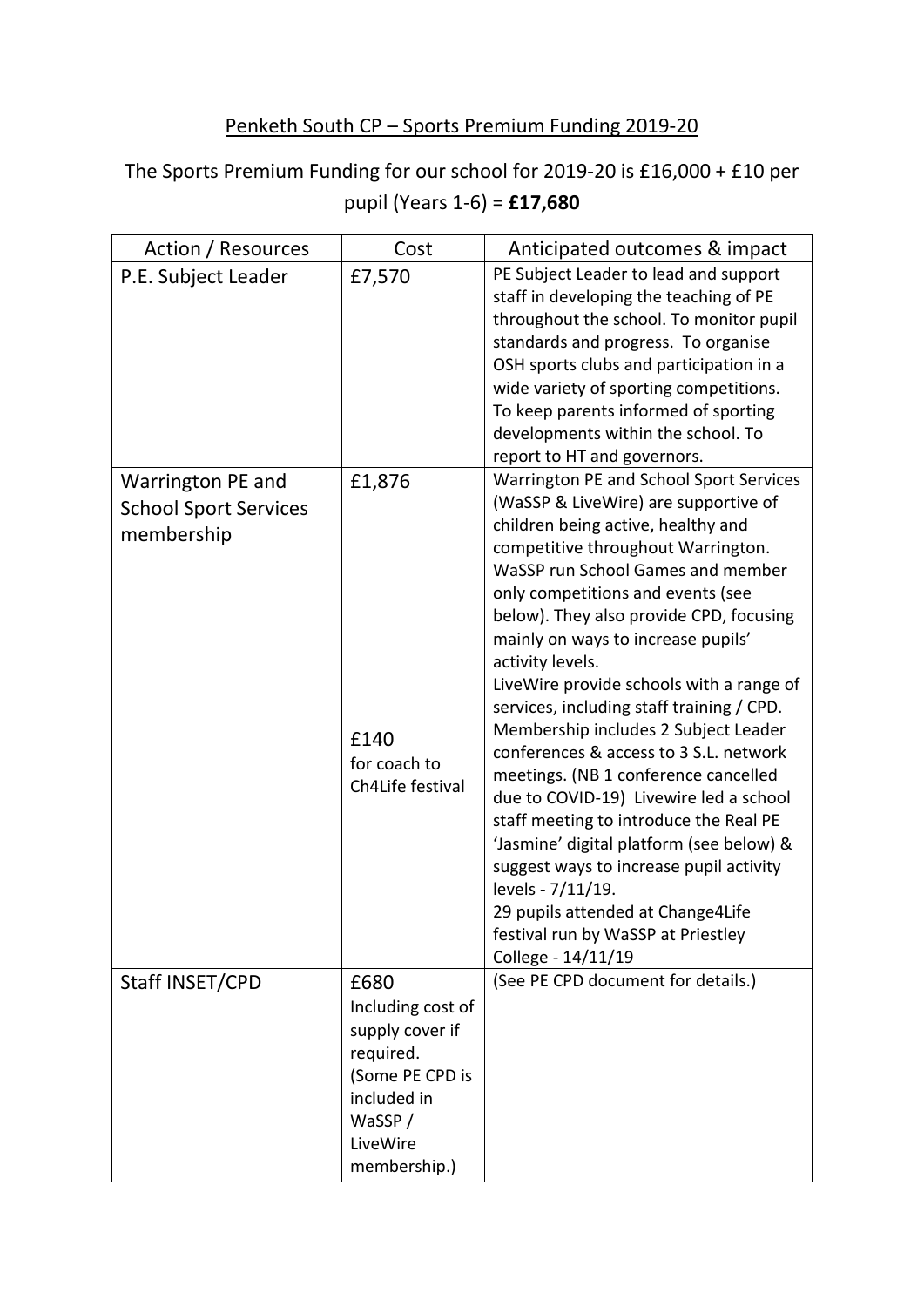| LiveWire 'Experience<br>Days'                         | £900                                                                                 | 3 classes (Y1, Y2, Y3) attended Health &<br>Wellness 'Experience Days' run by<br>LiveWire at Orford Hub. Provided CDP<br>for staff and year group specific<br>activities for pupils. Costs cover the<br>activity sessions, parents asked to pay<br>for transport costs.                                                                                                                                                                                                                                           |
|-------------------------------------------------------|--------------------------------------------------------------------------------------|-------------------------------------------------------------------------------------------------------------------------------------------------------------------------------------------------------------------------------------------------------------------------------------------------------------------------------------------------------------------------------------------------------------------------------------------------------------------------------------------------------------------|
| <b>Creative Steps Dance</b><br>Scheme & CPD for staff | £325<br>Includes £175<br>for 2019-20<br>subscription                                 | A cross-curricular dance scheme for all<br>year groups (EYFS - Y6), including access<br>to on-line planning, music and<br>resources. Staff CPD for specific year<br>groups provided at extra cost. 3 teachers<br>attended this year. Staff now more<br>confident and better resourced in<br>delivering dance lessons.<br>Additional resources provided free of<br>charge during coronavirus school closure<br>for use by pupils as part of their home<br>learning / pupils in school whilst social<br>distancing. |
| Sports, Forest School<br>and Allotment<br>equipment   | £754<br>(N.B. All)<br>allotment items<br>purchased using<br>donations this<br>year.) | Sports equipment for use during PE<br>lessons and with MDAs at lunchtimes.<br>Additional resources to enhance Forest<br>School sessions.<br>Tools and materials to set up and deliver<br>allotment sessions for 1 class each half-<br>term. Forest School and allotment<br>sessions have increased pupils' physical<br>activity levels.<br>Washable sports equipment purchased<br>for classes / 'bubbles' to use during<br>Summer term 2020.                                                                      |
| Sports clothing                                       | £64                                                                                  | Sports clothing to replenish team kits.                                                                                                                                                                                                                                                                                                                                                                                                                                                                           |
| <b>Forest School First Aid</b><br>training            | £276                                                                                 | Forest School First Aid training for two<br>members of staff.<br>Training ensures that a member of staff<br>qualified in Forest School First Aid is<br>available if needed.                                                                                                                                                                                                                                                                                                                                       |
| Play Leader training for<br>pupils                    | Included in<br>WASSP/                                                                | Training for all Year 6 pupils by WaSSP<br>staff to enable them to deliver<br>lunchtime activity sessions for Reception                                                                                                                                                                                                                                                                                                                                                                                           |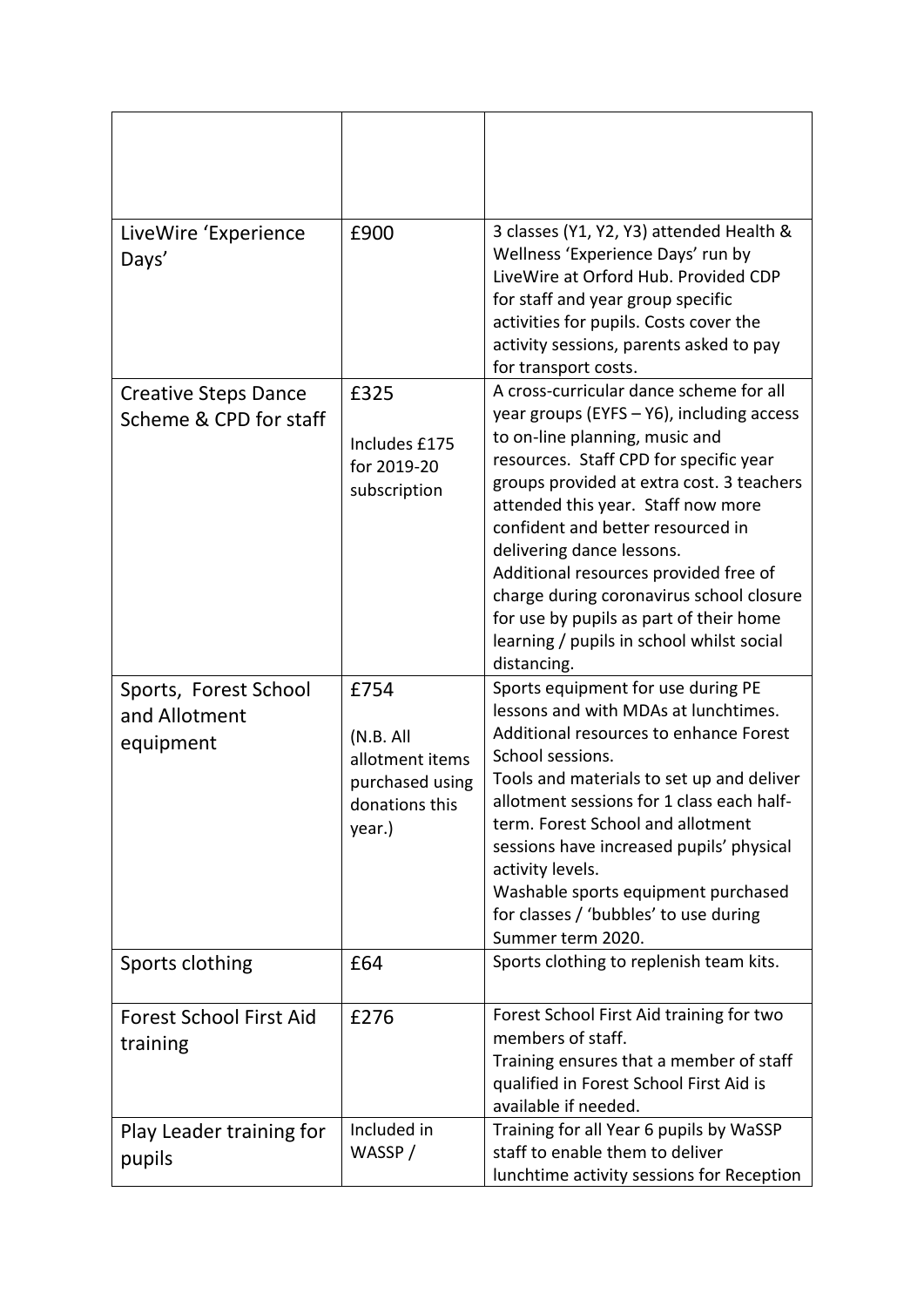| Gymnastics after school<br>clubs | Livewire<br>membership<br>£606<br>for TAs working<br>additional<br>hours                                                                                                                                                           | & KS1 pupils. WaSSP Leadership Camps<br>(x3 per year) for Y5/6 pupils to attend<br>for 3 days during school holidays. 5<br>pupils have attended camps this year.<br>Following feedback from parents at the<br>end of 2017-18, some of our TAs once<br>again ran after-school gymnastics clubs<br>(KS2 / KS1) during the Autumn term<br>2019. These were open to all pupils and,<br>in particular, gave an introduction to this<br>sport for pupils who do not attend<br>community gym clubs. 20 children<br>attended the KS1 club & 16 the KS2 club.<br>27 pupils were then invited to attend<br>during the Spring term to prepare for                                                  |
|----------------------------------|------------------------------------------------------------------------------------------------------------------------------------------------------------------------------------------------------------------------------------|-----------------------------------------------------------------------------------------------------------------------------------------------------------------------------------------------------------------------------------------------------------------------------------------------------------------------------------------------------------------------------------------------------------------------------------------------------------------------------------------------------------------------------------------------------------------------------------------------------------------------------------------------------------------------------------------|
|                                  |                                                                                                                                                                                                                                    | the Key Steps competitions (NB This<br>year's competitions were cancelled due<br>to COVID-19)                                                                                                                                                                                                                                                                                                                                                                                                                                                                                                                                                                                           |
| Competitions                     | £193<br>(Includes coach<br>to Sportshall<br><b>Athletics Finals)</b><br>£62<br>For supply cover<br>/ additional<br>hours worked<br>by Teaching<br>Assistants to<br>provide<br>coaching<br>/accompany<br>pupils to<br>competitions. | Warrington School Sports Partnership<br>gives every school in Warrington an<br>entitlement to access the School Games<br>government initiative. WaSSP also<br>deliver a variety of other sporting<br>competitions for member schools, such<br>as the 'Road to Finch Farm' football<br>competitions in conjunction with<br>Everton F.C. for Years 1-6, Key Steps<br>gymnastics competitions (x3), SEND<br>Sports Ability Days (x3), G&T camp.<br>Our school entered pupils in these<br>competitions / events up to March 2020.<br>1/2 day CPD for school staff preparing<br>pupils for Key Steps gymnastics<br>competitions included in WaSSP /<br>Livewire membership - 2 TAs attended. |
|                                  | £500<br>for league<br>competitions at<br>P.H.S                                                                                                                                                                                     | Our school also takes part in a<br>programme of league competitions<br>against other local Primary schools,<br>organised by and held at Penketh High<br>School. The leagues cover a variety of<br>sports and are for both boys and girls.<br>Our pupils' attendance at competitions                                                                                                                                                                                                                                                                                                                                                                                                     |
|                                  |                                                                                                                                                                                                                                    | this year was interrupted by the<br>coronavirus school closures in mid-<br>March and subsequent restrictions.                                                                                                                                                                                                                                                                                                                                                                                                                                                                                                                                                                           |